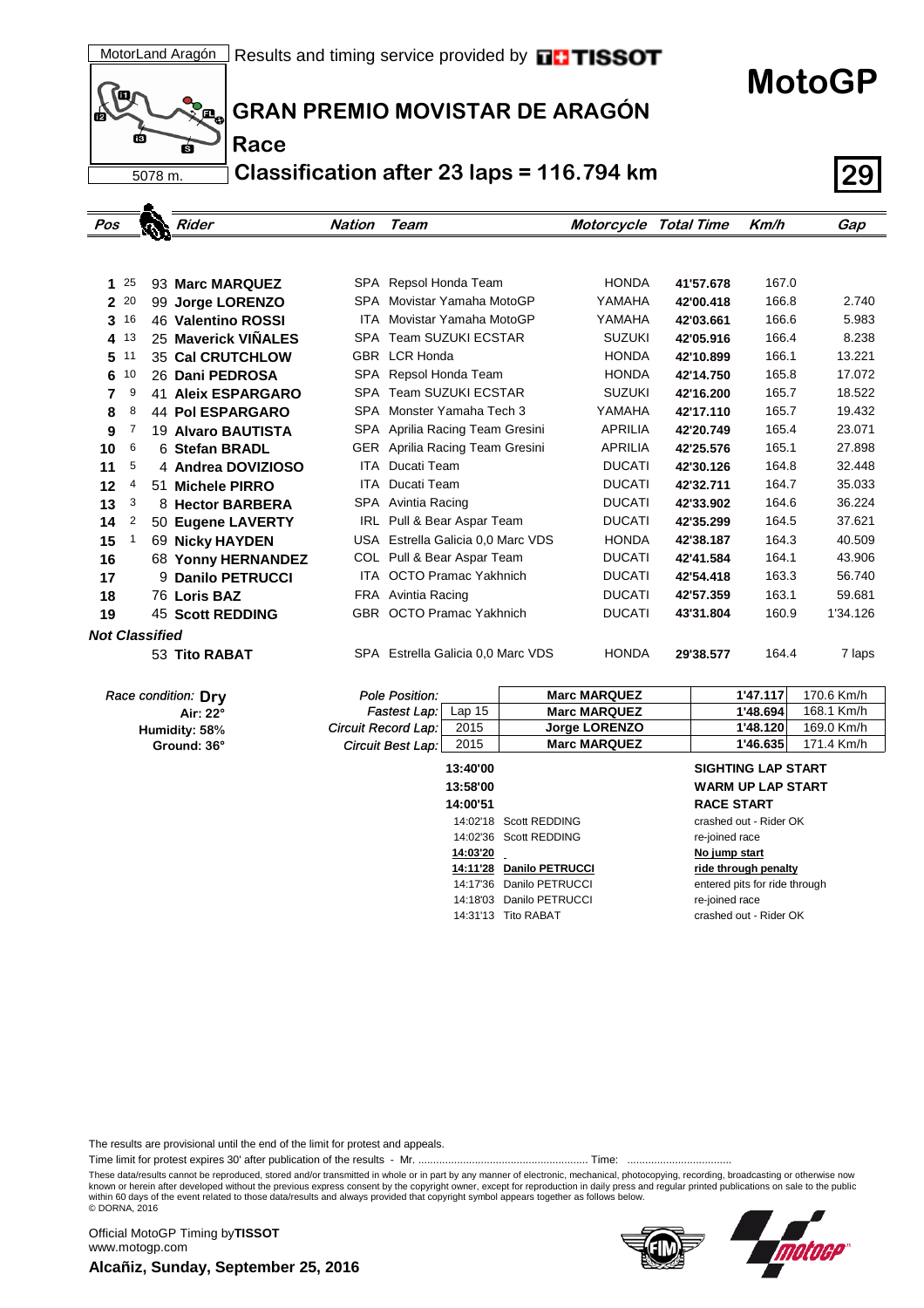(o ГŔ ś 5078 m.

. .

**Race**

**GRAN PREMIO MOVISTAR DE ARAGÓN**

**Classification after 21 laps = 106.638 km 29**

| Pos                   |              | ويته | k <i>Rider</i>            | Nation | Team                                 |                  | <b>Motorcycle Total Time</b> |           | Km/h     | Gap        |
|-----------------------|--------------|------|---------------------------|--------|--------------------------------------|------------------|------------------------------|-----------|----------|------------|
|                       |              |      |                           |        |                                      |                  |                              |           |          |            |
|                       |              |      |                           |        |                                      |                  |                              |           |          |            |
| 25<br>1               |              |      | 22 Sam LOWES              |        | <b>GBR</b> Federal Oil Gresini Moto2 |                  | <b>KALEX</b>                 | 40'00.885 | 159.8    |            |
| 20<br>$\mathbf{2}$    |              |      | 73 Alex MARQUEZ           |        | SPA Estrella Galicia 0.0 Marc VDS    |                  | <b>KALEX</b>                 | 40'04.174 | 159.6    | 3.289      |
| 16<br>3               |              |      | 21 Franco MORBIDELLI      |        | ITA Estrella Galicia 0.0 Marc VDS    |                  | <b>KALEX</b>                 | 40'04.206 | 159.6    | 3.321      |
| 4 13                  |              |      | 12 Thomas LUTHI           | SWI    | Garage Plus Interwetten              |                  | <b>KALEX</b>                 | 40'06.066 | 159.5    | 5.181      |
| 11<br>5               |              |      | 30 Takaaki NAKAGAMI       |        | JPN IDEMITSU Honda Team Asia         |                  | KALEX                        | 40'11.607 | 159.1    | 10.722     |
| 10<br>6               |              |      | 40 Alex RINS              | SPA    | Paginas Amarillas HP 40              |                  | KALEX                        | 40'13.049 | 159.0    | 12.164     |
| 7                     | 9            |      | 7 Lorenzo BALDASSARRI     |        | <b>ITA</b> Forward Team              |                  | <b>KALEX</b>                 | 40'13.270 | 159.0    | 12.385     |
| 8                     | 8            |      | 5 Johann ZARCO            |        | FRA Ajo Motorsport                   |                  | <b>KALEX</b>                 | 40'13.497 | 159.0    | 12.612     |
| 9                     | 7            |      | 24 Simone CORSI           | ITA    | Speed Up Racing                      |                  | SPEED UP                     | 40'14.889 | 158.9    | 14.004     |
| 10                    | 6            |      | 94 Jonas FOLGER           |        | GER Dynavolt Intact GP               |                  | KALEX                        | 40'19.049 | 158.6    | 18.164     |
| 11                    | 5            |      | 19 Xavier SIMEON          |        | BEL QMMF Racing Team                 |                  | SPEED UP                     | 40'23.298 | 158.4    | 22.413     |
| 12                    | 4            |      | 54 Mattia PASINI          |        | ITA Italtrans Racing Team            |                  | KALEX                        | 40'23.556 | 158.4    | 22.671     |
| 13                    | 3            |      | 11 Sandro CORTESE         |        | GER Dynavolt Intact GP               |                  | KALEX                        | 40'23.794 | 158.3    | 22.909     |
| 14                    | 2            |      | 55 Hafizh SYAHRIN         |        | MAL Petronas Raceline Malaysia       |                  | KALEX                        | 40'24.322 | 158.3    | 23.437     |
| 15                    | $\mathbf{1}$ |      | 23 Marcel SCHROTTER       |        | GER AGR Team                         |                  | <b>KALEX</b>                 | 40'26.178 | 158.2    | 25.293     |
| 16                    |              |      | 49 Axel PONS              |        | SPA AGR Team                         |                  | <b>KALEX</b>                 | 40'26.713 | 158.1    | 25.828     |
| 17                    |              |      | 97 Xavi VIERGE            |        | SPA Tech 3 Racing                    |                  | TECH <sub>3</sub>            | 40'27.289 | 158.1    | 26.404     |
| 18                    |              |      | 4 Steven ODENDAAL         |        | RSA AGR Team                         |                  | <b>KALEX</b>                 | 40'27.410 | 158.1    | 26.525     |
| 19                    |              |      | 87 Remy GARDNER           |        | AUS Tasca Racing Scuderia Moto2      |                  | <b>KALEX</b>                 | 40'31.226 | 157.9    | 30.341     |
| 20                    |              |      | 2  Jesko RAFFIN           | SWI    | Sports-Millions-EMWE-SAG             |                  | KALEX                        | 40'31.323 | 157.8    | 30.438     |
| 21                    |              |      | 60 Julian SIMON           |        | SPA QMMF Racing Team                 |                  | <b>SPEED UP</b>              | 40'31.390 | 157.8    | 30.505     |
| 22                    |              |      | 77 Dominique AEGERTER     | SWI    | CarXpert Interwetten                 |                  | KALEX                        | 40'42.652 | 157.1    | 41.767     |
| 23                    |              |      | 45 Tetsuta NAGASHIMA      |        | JPN Ajo Motorsport Academy           |                  | KALEX                        | 40'42.904 | 157.1    | 42.019     |
| 24                    |              |      | 57 Edgar PONS             | SPA    | Paginas Amarillas HP 40              |                  | <b>KALEX</b>                 | 40'42.943 | 157.1    | 42.058     |
| 25                    |              |      | 10 Luca MARINI            |        | ITA Forward Team                     |                  | <b>KALEX</b>                 | 40'46.329 | 156.9    | 45.444     |
| 26                    |              |      | 14 Ratthapark WILAIROT    |        | THA IDEMITSU Honda Team Asia         |                  | KALEX                        | 40'46.514 | 156.9    | 45.629     |
| 27                    |              |      | <b>70 Robin MULHAUSER</b> | SWI    | CarXpert Interwetten                 |                  | KALEX                        | 40'56.771 | 156.2    | 55.886     |
| 28                    |              |      | 32 Isaac VIÑALES          |        | SPA Tech 3 Racing                    |                  | TECH <sub>3</sub>            | 40'56.774 | 156.2    | 55.889     |
| 29                    |              |      | 52 Danny KENT             |        | GBR Leopard Racing                   |                  | <b>KALEX</b>                 | 40'46.807 | 149.4    | 1 lap      |
| <b>Not Classified</b> |              |      |                           |        |                                      |                  |                              |           |          |            |
|                       |              |      | 89 Alan TECHER            |        | FRA NTS T Pro Project                |                  | <b>NTS</b>                   | 13'39.771 | 156.0    | 14 laps    |
|                       |              |      | Race condition: Dry       |        | <b>Pole Position:</b>                |                  | Sam LOWES                    |           | 1'53.207 | 161.4 Km/h |
|                       |              |      | Air: 22°                  |        | Fastest Lap:                         | Lap <sub>4</sub> | <b>Franco MORBIDELLI</b>     |           | 1'53.672 | 160.8 Km/h |
|                       |              |      | Humidity: 62%             |        | Circuit Record Lap:                  | 2015             | <b>Alex RINS</b>             |           | 1'52.767 | 162.1 Km/h |
|                       |              |      | Ground: 32°               |        | Circuit Best Lap:                    | 2015             | Tito RABAT                   |           | 1'52.232 | 162.8 Km/h |

**Ground: 32°**

| 12:05'00 |                      | <b>SIGHTING LAP START</b> |
|----------|----------------------|---------------------------|
| 12:18'00 |                      | <b>WARM UP LAP START</b>  |
| 12:20'59 |                      | <b>RACE START</b>         |
| 12:21'58 |                      | No jump start             |
|          | 12:30'59 Danny KENT  | entered pits              |
|          | 12:32'53 Danny KENT  | re-joined race            |
|          | 12:36'30 Alan TECHER | crashed out - Rider OK    |

The results are provisional until the end of the limit for protest and appeals.

Time limit for protest expires 30' after publication of the results - Mr. ......................................................... Time: ...................................

These data/results cannot be reproduced, stored and/or transmitted in whole or in part by any manner of electronic, mechanical, photocopying, recording, broadcasting or otherwise now<br>known or herein after developed without within 60 days of the event related to those data/results and always provided that copyright symbol appears together as follows below. © DORNA, 2016

**Alcañiz, Sunday, September 25, 2016** Official MotoGP Timing by **TISSOT**www.motogp.com





**Moto2**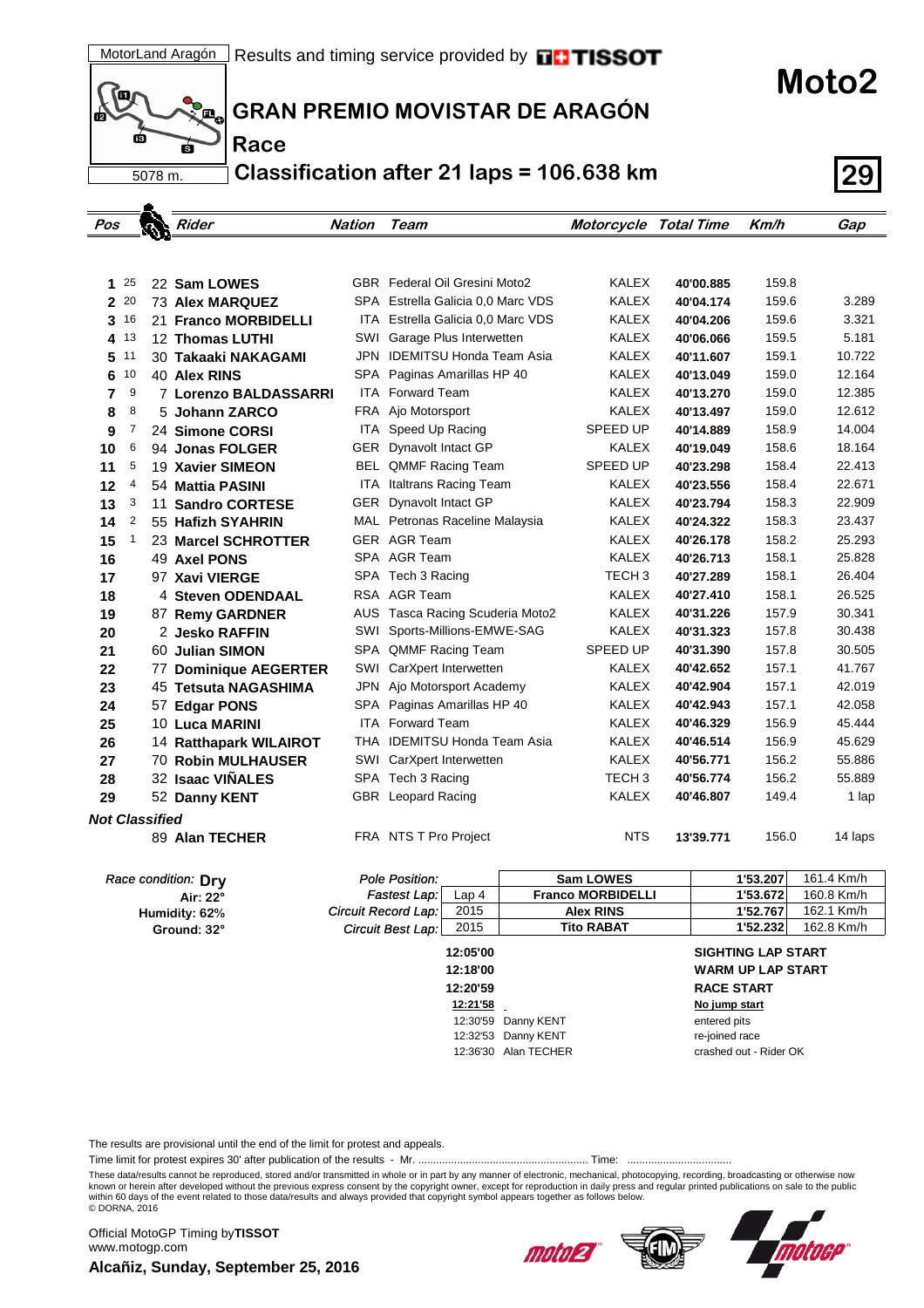

 $\Delta$ 

**Race**

**GRAN PREMIO MOVISTAR DE ARAGÓN**

**Classification after 20 laps = 101.56 km 29**

| Pos                   |                | Rider                    | <b>Nation</b> | Team                            | <b>Motorcycle Total Time</b> |           | Km/h  | Gap      |
|-----------------------|----------------|--------------------------|---------------|---------------------------------|------------------------------|-----------|-------|----------|
|                       |                |                          |               |                                 |                              |           |       |          |
|                       |                |                          |               |                                 |                              |           |       |          |
|                       | $1^{25}$       | 9 Jorge NAVARRO          |               | SPA Estrella Galicia 0,0        | <b>HONDA</b>                 | 39'56.973 | 152.5 |          |
|                       | $2^{20}$       | 41 Brad BINDER           |               | RSA Red Bull KTM Ajo            | KTM                          | 39'57.003 | 152.5 | 0.030    |
|                       | $3^{16}$       | 33 Enea BASTIANINI       | ITA           | Gresini Racing Moto3            | <b>HONDA</b>                 | 39'57.080 | 152.5 | 0.107    |
| 4                     | 13             | 4 Fabio DI GIANNANTONIO  |               | ITA Gresini Racing Moto3        | <b>HONDA</b>                 | 39'57.135 | 152.5 | 0.162    |
| 5                     | 11             | 36 Joan MIR              |               | SPA Leopard Racing              | KTM                          | 39'58.697 | 152.4 | 1.724    |
| 6                     | 10             | 88 Jorge MARTIN          |               | SPA Gaviota Mahindra ASPAR      | <b>MAHINDRA</b>              | 39'58.876 | 152.4 | 1.903    |
| 7                     | 9              | <b>44 Aron CANET</b>     |               | SPA Estrella Galicia 0.0        | <b>HONDA</b>                 | 39'58.952 | 152.4 | 1.979    |
| 8                     | 8              | 19 Gabriel RODRIGO       |               | ARG RBA Racing Team             | KTM                          | 39'59.981 | 152.3 | 3.008    |
| 9                     | 7              | 58 Juanfran GUEVARA      |               | SPA RBA Racing Team             | KTM                          | 40'00.074 | 152.3 | 3.101    |
| 10                    | 6              | 65 Philipp OETTL         |               | GER Schedl GP Racing            | KTM                          | 40'00.532 | 152.3 | 3.559    |
| 11                    | 5              | 16 Andrea MIGNO          | ITA           | SKY Racing Team VR46            | <b>KTM</b>                   | 40'00.567 | 152.3 | 3.594    |
| 12                    | 4              | 20 Fabio QUARTARARO      |               | FRA Leopard Racing              | KTM                          | 40'03.856 | 152.0 | 6.883    |
| 13                    | 3              | 17 John MCPHEE           |               | <b>GBR</b> Peugeot MC Saxoprint | <b>PEUGEOT</b>               | 40'06.715 | 151.9 | 9.742    |
| 14                    | $\overline{2}$ | 23 Niccolò ANTONELLI     | ITA           | Ongetta-Rivacold                | <b>HONDA</b>                 | 40'06.731 | 151.9 | 9.758    |
| 15                    | 1              | <b>64 Bo BENDSNEYDER</b> |               | NED Red Bull KTM Ajo            | <b>KTM</b>                   | 40'06.749 | 151.9 | 9.776    |
| 16                    |                | 21 Francesco BAGNAIA     | ITA           | Gaviota Mahindra ASPAR          | <b>MAHINDRA</b>              | 40'06.904 | 151.9 | 9.931    |
| 17                    |                | 55 Andrea LOCATELLI      |               | <b>ITA</b> Leopard Racing       | <b>KTM</b>                   | 40'10.331 | 151.6 | 13.358   |
| 18                    |                | 11 Livio LOI             |               | BEL RW Racing GP BV             | <b>HONDA</b>                 | 40'10.618 | 151.6 | 13.645   |
| 19                    |                | 95 Jules DANILO          | FRA           | Ongetta-Rivacold                | <b>HONDA</b>                 | 40'15.749 | 151.3 | 18.776   |
| 20                    |                | 76 Hiroki ONO            |               | JPN Honda Team Asia             | <b>HONDA</b>                 | 40'19.166 | 151.1 | 22.193   |
| 21                    |                | 24 Tatsuki SUZUKI        | JPN           | <b>CIP-Unicom Starker</b>       | MAHINDRA                     | 40'19.773 | 151.0 | 22.800   |
| 22                    |                | 89 Khairul Idham PAWI    |               | MAL Honda Team Asia             | <b>HONDA</b>                 | 40'27.432 | 150.6 | 30.459   |
| 23                    |                | 7 Adam NORRODIN          |               | MAL Drive M7 SIC Racing Team    | HONDA                        | 40'27.722 | 150.6 | 30.749   |
| 24                    |                | <b>12 Albert ARENAS</b>  |               | SPA Peugeot MC Saxoprint        | <b>PEUGEOT</b>               | 40'33.483 | 150.2 | 36.510   |
| 25                    |                | 48 Lorenzo DALLA PORTA   |               | ITA SKY Racing Team VR46        | <b>KTM</b>                   | 40'40.001 | 149.8 | 43.028   |
| 26                    |                | 40 Darryn BINDER         |               | RSA Platinum Bay Real Estate    | <b>MAHINDRA</b>              | 40'40.414 | 149.8 | 43.441   |
| 27                    |                | 42 Marcos RAMIREZ        | SPA           | Platinum Bay Real Estate        | <b>MAHINDRA</b>              | 40'40.451 | 149.8 | 43.478   |
| 28                    |                | 6 Maria HERRERA          |               | SPA MH6 Team                    | KTM                          | 41'07.597 | 148.1 | 1'10.624 |
| 29                    |                | 77 Lorenzo PETRARCA      | ITA           | 3570 Team Italia                | <b>MAHINDRA</b>              | 41'11.171 | 147.9 | 1'14.198 |
| 30                    |                | 18 Gabriel MARTINEZ-ABR  |               | MEX Motomex Team Worldwide Rac  | <b>MAHINDRA</b>              | 41'42.908 | 146.0 | 1'45.935 |
| <b>Not Classified</b> |                |                          |               |                                 |                              |           |       |          |
|                       |                | 43 Stefano VALTULINI     |               | ITA 3570 Team Italia            | <b>MAHINDRA</b>              | 18'59.446 | 144.3 | 11 laps  |
|                       |                | Not finished first lap   |               |                                 |                              |           |       |          |
|                       |                | 8 Nicolo BULEGA          |               | ITA SKY Racing Team VR46        | KTM                          |           |       |          |
|                       |                | 84 Jakub KORNFEIL        | CZE           | Drive M7 SIC Racing Team        | <b>HONDA</b>                 |           |       |          |
|                       |                | 3 Fabio SPIRANELLI       |               | <b>ITA CIP-Unicom Starker</b>   | <b>MAHINDRA</b>              |           |       |          |

The results are provisional until the end of the limit for protest and appeals.

Time limit for protest expires 30' after publication of the results - Mr. ......................................................... Time: ...................................

These data/results cannot be reproduced, stored and/or transmitted in whole or in part by any manner of electronic, mechanical, photocopying, recording, broadcasting or otherwise now<br>known or herein after developed without within 60 days of the event related to those data/results and always provided that copyright symbol appears together as follows below. © DORNA, 2016

**Alcañiz, Sunday, September 25, 2016** Page 1 of 2 Official MotoGP Timing by **TISSOT**www.motogp.com







**Moto3**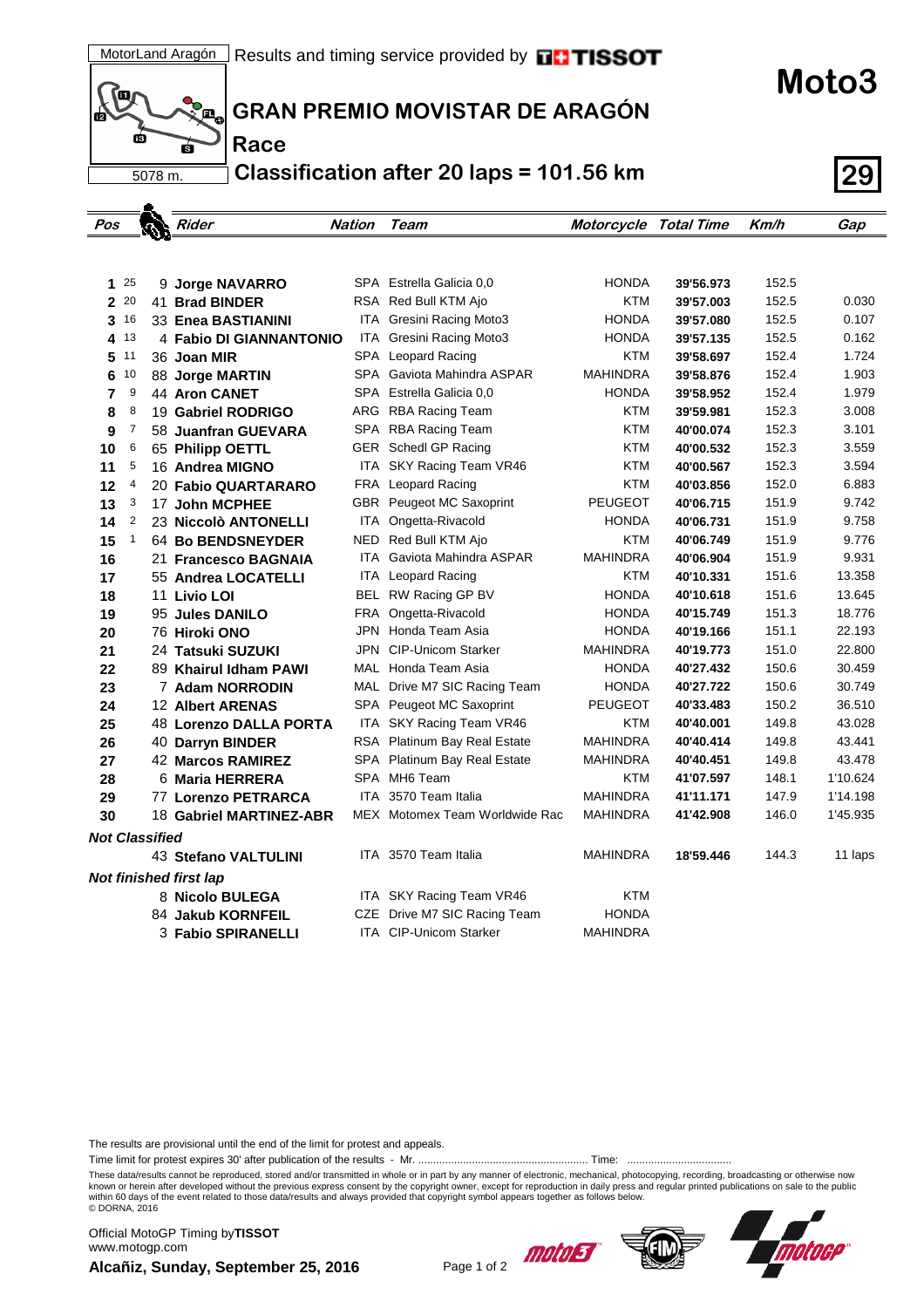**Moto3**



## **GRAN PREMIO MOVISTAR DE ARAGÓN**

**Classification after 20 laps = 101.56 km 29**

```
Pos Rider Nation Team Motorcycle Total Time Km/h Gap
```

| Race condition: Drv | Pole Position:      |                  | <b>Enea BASTIANINI</b>     | 1'58.293                  | 154.5 Km/h |
|---------------------|---------------------|------------------|----------------------------|---------------------------|------------|
| Air: 21°            | Fastest Lap:        | Lap <sub>5</sub> | <b>Juanfran GUEVARA</b>    | 1'58.858                  | 153.8 Km/h |
| Humidity: 67%       | Circuit Record Lap: | 2015             | <b>Niccolò ANTONELLI</b>   | 1'58.726                  | 153.9 Km/h |
| Ground: 27°         | Circuit Best Lap:   | 2015             | <b>Enea BASTIANINI</b>     | 1'57.755                  | 155.2 Km/h |
|                     |                     | 10:45'00         |                            | <b>SIGHTING LAP START</b> |            |
|                     |                     | 10:58'00         |                            | <b>WARM UP LAP START</b>  |            |
|                     |                     | 11:01'16         |                            | <b>RACE START</b>         |            |
|                     |                     | 11:01'22         | Stefano VALTULINI          | crashed out - Rider OK    |            |
|                     |                     |                  | 11:01'22 Fabio SPIRANELLI  | crashed out - Rider OK    |            |
|                     |                     |                  | 11:01'32 Jakub KORNFEIL    | crashed out - Rider OK    |            |
|                     |                     |                  | 11:01'32 Nicolo BULEGA     | crashed out - Rider OK    |            |
|                     |                     |                  | 11:01'32 Maria HERRERA     | crashed out - Rider OK    |            |
|                     |                     | 11:01'35         | Stefano VALTULINI          | re-joined race            |            |
|                     |                     | 11:02'46         |                            | No jump start             |            |
|                     |                     | 11:03'06         | Maria HERRERA              | re-joined race            |            |
|                     |                     |                  | 11:20'17 Stefano VALTULINI | entered pits and retired  |            |

The results are provisional until the end of the limit for protest and appeals.

Time limit for protest expires 30' after publication of the results - Mr. ......................................................... Time: ...................................

These data/results cannot be reproduced, stored and/or transmitted in whole or in part by any manner of electronic, mechanical, photocopying, recording, broadcasting or otherwise now<br>known or herein after developed without within 60 days of the event related to those data/results and always provided that copyright symbol appears together as follows below. © DORNA, 2016

**Alcañiz, Sunday, September 25, 2016** Page 2 of 2 Official MotoGP Timing by **TISSOT**www.motogp.com





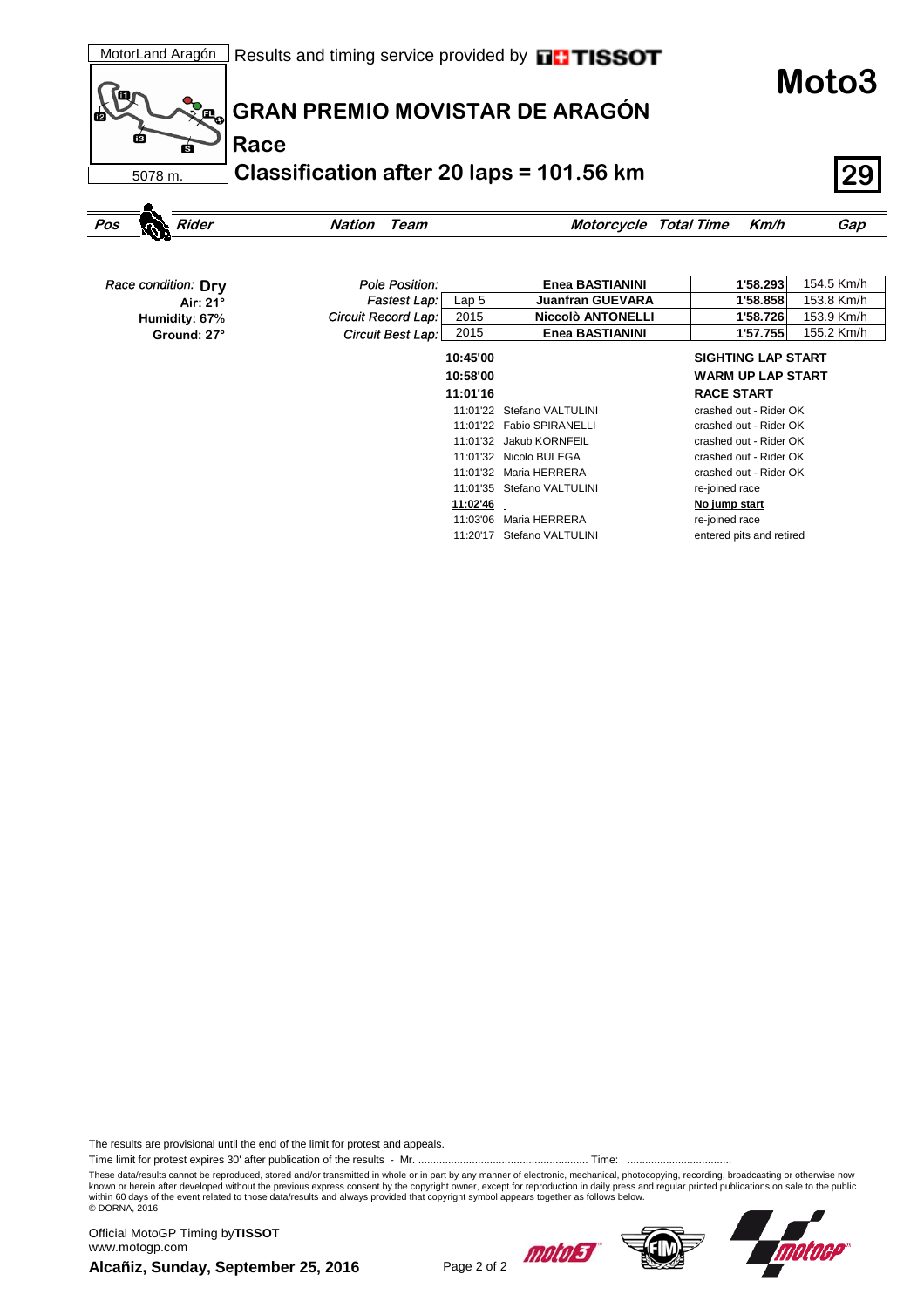**RookiesCup**



**GRAN PREMIO MOVISTAR DE ARAGÓN**

**Race Nr. 1**

**Classification after 15 laps = 76.17 km 20**

| Pos                   |              | Rider                      | Nation | Team                            | <b>Motorcycle Total Time</b> |           | Km/h  | Gap     |
|-----------------------|--------------|----------------------------|--------|---------------------------------|------------------------------|-----------|-------|---------|
|                       |              |                            |        |                                 |                              |           |       |         |
|                       |              |                            |        |                                 |                              |           |       |         |
| 1.                    | 25           | 67 Kaito TOBA              |        | JPN Red Bull MotoGP Rookies Cup | <b>KTM</b>                   | 31'01.137 | 147.3 |         |
| $\overline{2}$        | 20           | 81 Aleix VIU               |        | SPA Red Bull MotoGP Rookies Cup | <b>KTM</b>                   | 31'01.221 | 147.3 | 0.084   |
| 3                     | 16           | 69 Rory SKINNER            |        | GBR Red Bull MotoGP Rookies Cup | <b>KTM</b>                   | 31'01.321 | 147.3 | 0.184   |
| 4 13                  |              | 71 Ayumu SASAKI            |        | JPN Red Bull MotoGP Rookies Cup | <b>KTM</b>                   | 31'01.405 | 147.3 | 0.268   |
| 5                     | 11           | 12 Filip SALAC             |        | CZE Red Bull MotoGP Rookies Cup | <b>KTM</b>                   | 31'01.416 | 147.3 | 0.279   |
| 6                     | 10           | 41 Marc GARCIA             |        | SPA Red Bull MotoGP Rookies Cup | <b>KTM</b>                   | 31'01.501 | 147.3 | 0.364   |
| 7                     | 9            | 23 Raul FERNANDEZ          |        | SPA Red Bull MotoGP Rookies Cup | <b>KTM</b>                   | 31'01.961 | 147.2 | 0.824   |
| 8                     | 8            | <b>4 Patrick PULKKINEN</b> |        | FIN Red Bull MotoGP Rookies Cup | <b>KTM</b>                   | 31'09.471 | 146.6 | 8.334   |
| 9                     | 7            | <b>76 Makar YURCHENKO</b>  |        | RUS Red Bull MotoGP Rookies Cup | <b>KTM</b>                   | 31'09.563 | 146.6 | 8.426   |
| 10                    | 6            | 27 Mattia CASADEI          |        | ITA Red Bull MotoGP Rookies Cup | <b>KTM</b>                   | 31'09.649 | 146.6 | 8.512   |
| 11                    | 5            | 79 Ai OGURA                |        | JPN Red Bull MotoGP Rookies Cup | <b>KTM</b>                   | 31'09.662 | 146.6 | 8.525   |
| 12                    | 4            | 43 Steward GARCIA          |        | COL Red Bull MotoGP Rookies Cup | <b>KTM</b>                   | 31'12.811 | 146.4 | 11.674  |
| 13                    | 3            | 89 Kevin ZANNONI           |        | ITA Red Bull MotoGP Rookies Cup | <b>KTM</b>                   | 31'15.680 | 146.1 | 14.543  |
| 14                    | 2            | 22 Mykyta KALININ          |        | UKR Red Bull MotoGP Rookies Cup | <b>KTM</b>                   | 31'15.749 | 146.1 | 14.612  |
| 15                    | $\mathbf{1}$ | 21 Victor STEEMAN          | NED.   | Red Bull MotoGP Rookies Cup     | <b>KTM</b>                   | 31'16.742 | 146.1 | 15.605  |
| 16                    |              | 40 Sean KELLY              |        | USA Red Bull MotoGP Rookies Cup | <b>KTM</b>                   | 31'16.979 | 146.0 | 15.842  |
| 17                    |              | 20 Omar BONOLI             |        | ITA Red Bull MotoGP Rookies Cup | <b>KTM</b>                   | 31'17.835 | 146.0 | 16.698  |
| 18                    |              | 19 Rufino FLORIDO          |        | SPA Red Bull MotoGP Rookies Cup | <b>KTM</b>                   | 31'20.433 | 145.8 | 19.296  |
| 19                    |              | 36 Sander KROEZE           | NED    | Red Bull MotoGP Rookies Cup     | <b>KTM</b>                   | 31'24.118 | 145.5 | 22.981  |
| 20                    |              | 44 Kevin ORGIS             |        | GER Red Bull MotoGP Rookies Cup | <b>KTM</b>                   | 31'42.262 | 144.1 | 41.125  |
| 21                    |              | 18 Manuel GONZALEZ         |        | SPA Red Bull MotoGP Rookies Cup | <b>KTM</b>                   | 31'42.447 | 144.1 | 41.310  |
| <b>Not Classified</b> |              |                            |        |                                 |                              |           |       |         |
|                       |              | 13 Walid SOPPE             | NED    | Red Bull MotoGP Rookies Cup     | <b>KTM</b>                   | 14'36.540 | 145.9 | 8 laps  |
|                       |              | <b>14 Mathias MEGGLE</b>   |        | GER Red Bull MotoGP Rookies Cup | <b>KTM</b>                   | 8'23.927  | 145.1 | 11 laps |
|                       |              | 11 Alexandre JUANES        |        | FRA Red Bull MotoGP Rookies Cup | <b>KTM</b>                   | 2'12.044  | 138.4 | 14 laps |
|                       |              |                            |        |                                 |                              |           |       |         |

| Race condition: Dry | Pole Position:      |                  | <b>Kaito TOBA</b>     | 2'02.142                      | 149.6 Km/h |
|---------------------|---------------------|------------------|-----------------------|-------------------------------|------------|
| Air: 27°            | Fastest Lap:        | Lap <sub>5</sub> | <b>Ayumu SASAKI</b>   | 2'02.547                      | 149.1 Km/h |
| Humidity: 35%       | Circuit Record Lap: | 2015             | <b>Raul FERNANDEZ</b> | 2'01.603                      | 150.3 Km/h |
| Ground: 43°         | Circuit Best Lap:   | 2015             | <b>Raul FERNANDEZ</b> | 2'01.603                      | 150.3 Km/h |
|                     |                     |                  |                       |                               |            |
|                     |                     | 16:15'00         |                       | <b>SIGHTING LAP START</b>     |            |
|                     |                     | 16:28'00         |                       | <b>WARM UP LAP START</b>      |            |
|                     |                     | 16:30'55         |                       | <b>RACE START</b>             |            |
|                     |                     | 16:31'36         | <b>Kevin ORGIS</b>    | starting from pit lane        |            |
|                     |                     | 16:31'42         | Raul FERNANDEZ        | crashed out - Rider OK        |            |
|                     |                     | 16:31'42         | Manuel GONZALEZ       | crashed out - Rider OK        |            |
|                     |                     | 16:32'33         | Raul FERNANDEZ        | re-joined race                |            |
|                     |                     | 16:32'33         | Manuel GONZALEZ       | re-joined race                |            |
|                     |                     | 16:34'21         | <b>Rufino FLORIDO</b> | jump start                    |            |
|                     |                     | 16:34'39         | <b>Rufino FLORIDO</b> | ride through penalty          |            |
|                     |                     | 16:35'09         | Alexandre JUANES      | retired                       |            |
|                     |                     | 16:40'37         | Mathias MEGGLE        | crashed out - Rider OK        |            |
|                     |                     | 16:43'22         | Rufino FLORIDO        | entered pits for ride through |            |
|                     |                     | 16:43'49         | Rufino FLORIDO        | re-joined race                |            |
|                     |                     |                  | 16:47'58 Walid SOPPE  | crashed out - Medical Centre  |            |

The results are provisional until the end of the limit for protest and appeals.

Time limit for protest expires 30' after publication of the results - Mr. ......................................................... Time: ...................................

DORNA DATA PROCESSING. TIMING SERVICE DORNA DATA PROCESSING TIMING SERVICE DORNA DRA TIMING SERVICE DORNA DATA PROCESSING TIMING SERVICE DORNA DATA PROCESSING TIMING SERVICE DORNA DATA PROCESSING TIMING SERVICE DORNA DATA